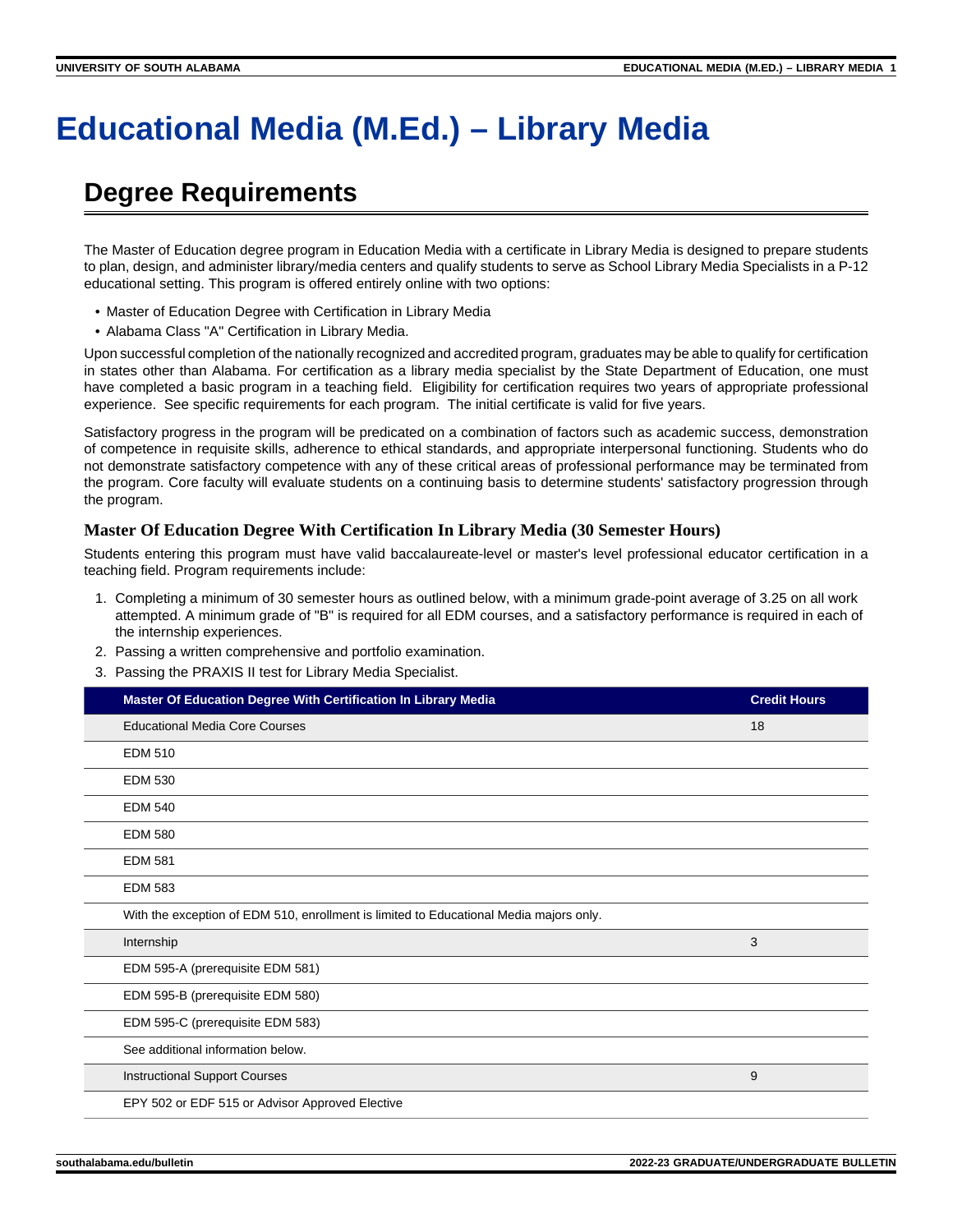IDE 510

SPE 500 or EDU 567 (If a survey course in Special Education was previously taken at the undergraduate or graduate level, EDU 567 must be taken in lieu of SPE 500.)

#### **Alabama Class "A" Certification In Library Media (21 Semester Hours)**

To be eligible for admission to this program, students must have a valid Alabama master's level certification in a teaching field or a valid master's level certification in another area of instructional support and must have completed the equivalent graduate course work listed under Instructional Support Courses for the master's degree (9 semester hours).

Additional requirements for admission are found on the Program webpage at [https://www.southalabama.edu/colleges/ceps/cins/](https://www.southalabama.edu/colleges/ceps/cins/edmedia-med.html) [edmedia-med.html](https://www.southalabama.edu/colleges/ceps/cins/edmedia-med.html)

To apply - [click here](https://southalabama.liaisoncas.com/applicant-ux/#/login) to get to the admissions login page.

Program completion requirements include:

- 1. Completing the Educational Media Core (21 semester hours) as outlined below, with a minimum grade point average of 3.25 in all core courses and a satisfactory performance in each of the internship experiences.
- 2. Passing a written comprehensive and portfolio examination.
- 3. Passing the PRAXIS II test for Library Media Specialist.

| Alabama Class "A" Certification In Library Media (21 Semester Hours)                                                | <b>Credit Hours</b> |
|---------------------------------------------------------------------------------------------------------------------|---------------------|
| <b>Educational Media Core Courses</b>                                                                               | 18                  |
| <b>EDM 510</b>                                                                                                      |                     |
| <b>EDM 530</b>                                                                                                      |                     |
| <b>EDM 540</b>                                                                                                      |                     |
| <b>EDM 580</b>                                                                                                      |                     |
| <b>EDM 581</b>                                                                                                      |                     |
| <b>EDM 583</b>                                                                                                      |                     |
| With the exception of EDM 510, enrollment is limited to Educational Media majors only.                              |                     |
| Internship                                                                                                          | 3                   |
| EDM 595-A (prerequisite EDM 581)                                                                                    |                     |
| EDM 595-B (prerequisite EDM 580)                                                                                    |                     |
| EDM 595-C (prerequisite EDM 583)                                                                                    |                     |
| See additional information below.                                                                                   |                     |
| In addition, an ALSDE-Approved diversity course is required if not previously taken with the Class A certification. |                     |

Students will be required to accumulate a total of 300 contract hours during the three internships: A, B, and C (100 hours in each). Of the 300 contact total hours, 150 must be accumulated in a P-12 school library. Although it is preferred that all internship hours are accumulated in a P-12 school library, other settings may be approved such as a public or university library. Internship A MUST be conducted in a school library. Of the 300 total hours, at least 100 must be at the elementary level (K-6) and at least 100 at the secondary level (7-12); the remaining 100 may be at the level(s) of choice. It is the students' responsibility to initiate the internship experiences by: identifying potential sites and obtaining on-site administrative approval. Final approval of internship arrangements will be made by program faculty. The supervising library media specialist must be certified, currently employed as a media specialist, and have at least three successful years as a media specialist.

### **Department Information**